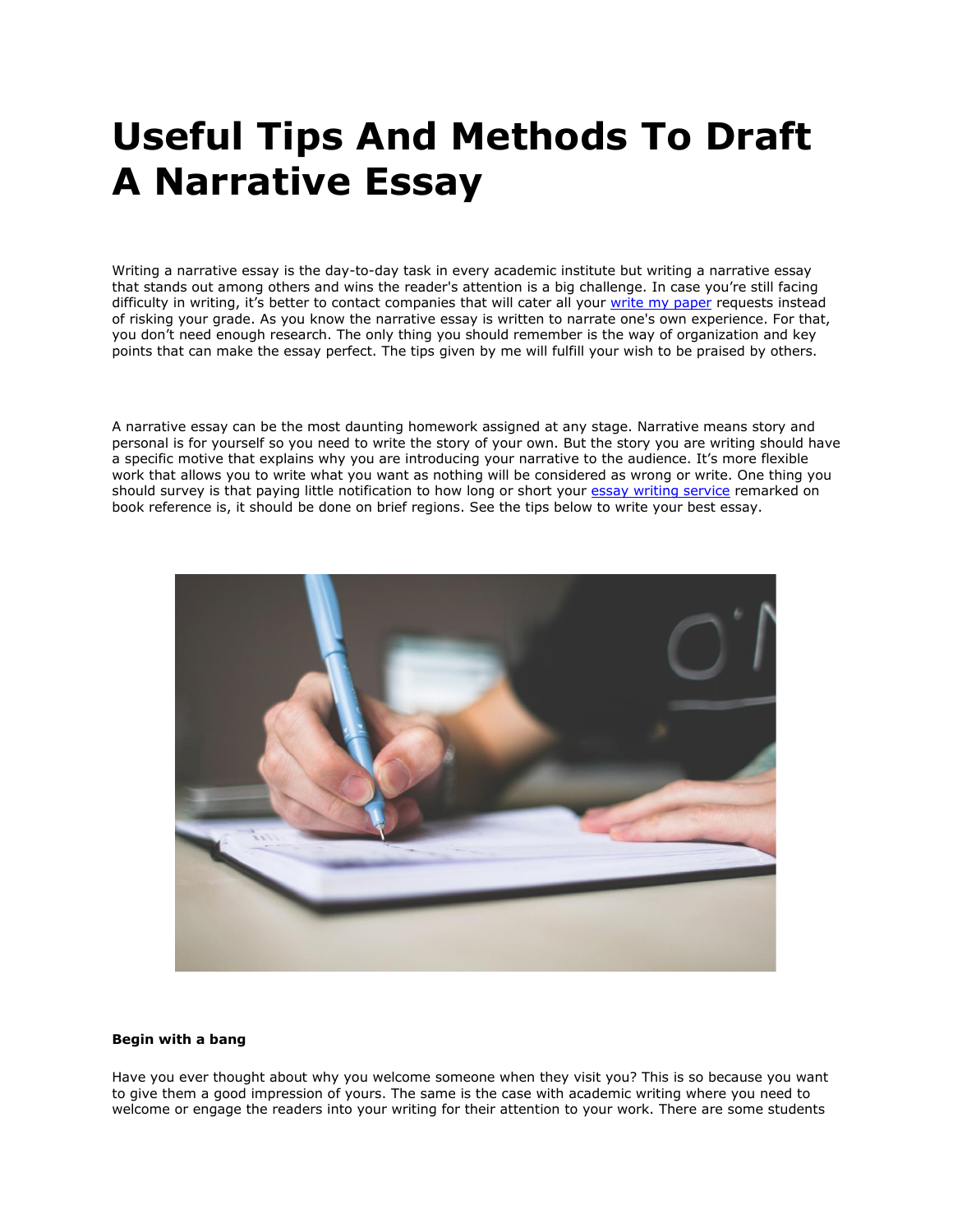who can easily [buy dissertation](https://www.gradschoolgenius.com/buy-dissertation) writing services to put their thoughts on paper. You can use a hook that can be any short story of any famous quote.

### **Don't exaggerate points**

As this is your personal story so you don't need to exaggerate one point again and again in the paper. Discuss one thing one-time in short and simple words. The redundancy in the text will give a bad impression and the reads may get distracted. The standard length of an explained summary can shift and depend on an [essay writer](https://www.essaywriter.college/) with your writing piece. So to win everyone's heart, you must introduce a new idea into every sentence. Throw away unnecessary details that you think are irrelevant in the scenario.

### **Use clear and consistent language**

Another important thing that can change your essay outlook is the clarity in the ideas presented, vague and unclear ideas distract readers. A descriptive, lively, and exciting style can fulfill the purpose and your idea may become clearer. Connect the point logically and use transition words. Avoid complex sentences that need thoughtful consideration of the readers.

## **Don't use the second-person pronoun**

This is the mistake that is most often seen in students' essays. Although students write engaging content but consciously or unconsciously, at some places they use second person pronouns that give a bad impression. This is your experience not of someone else. In case you're still facing difficulty in writing, it's better to contact companies that will cater all your [write my essay](https://www.writemyessay.help/) requests instead of risking your grade. So there is no need to use "you" in the text. Describe the story by using first person pronouns i.e.' I'. Don't ask your friend "can you write my essay? He may use a second person pronoun.

## **Don't make a bibliography list**

Whatever you have written up till now in academics required you to add intext citation and bibliographic sources in the paper. But the interesting thing about a narrative essay is that you don't need extensive research here, why? This is so because we give references to acknowledge the work of otters and make our work credible. While there are some [dissertation writing services](https://www.gradschoolgenius.com/dissertation-writing-services) for students who can easily put their thoughts on paper, others don't enjoy writing these essays either because they are too lazy or don't possess good writing skills. But in the narrative essay as you are explaining your narrative, not of others so don't add references at any point.

These points can be the best for you to excel in class and win the heart of your instructor. When you will add these points in your narration, your instructor will be fascinated by your ideas. The student who keeps in mind these points in his narrative essay will never lose a grade at any stage. These easy to do steps can be understood by anyone clearly but if you're still confused to make your essay perfect, seek the services of the "write my paper" service and request for a personal narrative essay.